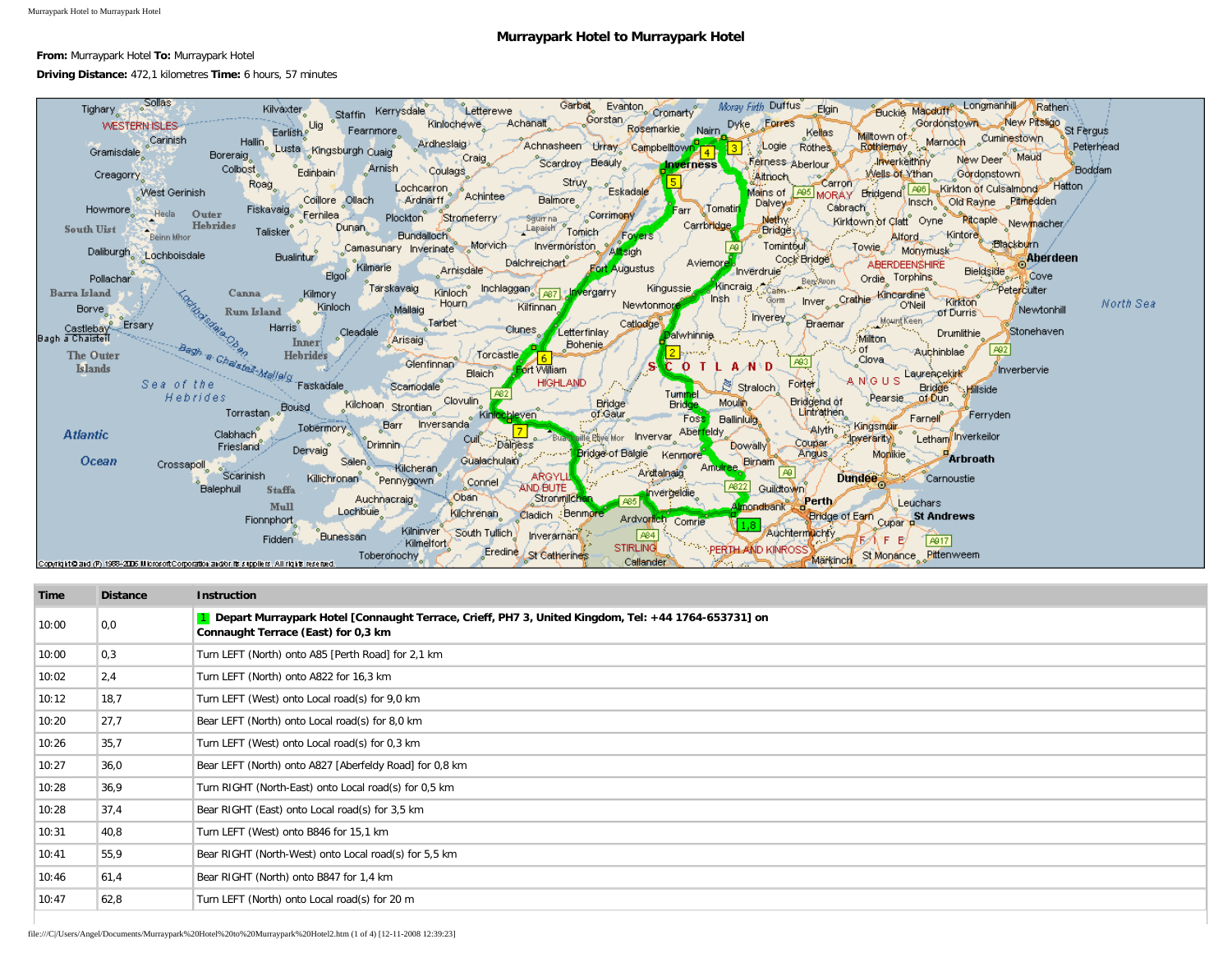| 10:48 | 62,9  | Bear LEFT (West) onto Local road(s) for 0,3 km        |
|-------|-------|-------------------------------------------------------|
| 10:48 | 63,2  | Bear RIGHT (North-West) onto Local road(s) for 7,1 km |
| 10:54 | 70,2  | Bear LEFT (West) onto Local road(s) for 0.3 km        |
| 10:54 | 70,6  | Turn LEFT (West) onto A9 for 18,9 km                  |
| 11:06 | 89,5  | Turn LEFT (West) onto A889 for 1,8 km                 |
| 11:07 | 91,2  | 2 At Dalwhinnie, stay on A889 (North) for 1,5 km      |
| 11:08 | 92,7  | Turn RIGHT (North) onto Local road(s) for 2,3 km      |
| 11:10 | 95,0  | Bear LEFT (North) onto Local road(s) for 5,0 km       |
| 11:14 | 99,9  | Bear LEFT (North) onto Local road(s) for 0,8 km       |
| 11:15 | 100,8 | Turn LEFT (North-East) onto A9 for 13,8 km            |
| 11:24 | 114,5 | Turn RIGHT (South-East) onto Local road(s) for 0,4 km |
| 11:25 | 114,9 | Turn LEFT (East) onto B9152 for 16,8 km               |
| 11:36 | 131,8 | Keep STRAIGHT onto B9152 [Grampian Road] for 2,3 km   |
| 11:40 | 134,1 | Keep STRAIGHT onto B9152 for 1,4 km                   |
| 11:41 | 135,5 | Bear LEFT (North) onto A95 for 3,9 km                 |
| 11:44 | 139,4 | Turn LEFT (North-West) onto B9153 for 4,5 km          |
| 11:48 | 144,0 | Turn RIGHT (East) onto A938 for 2,9 km                |
| 11:51 | 146,8 | Turn LEFT (North) onto B9007 for 16,5 km              |
| 12:02 | 163,3 | Turn LEFT (West) onto Local road(s) for 3,0 km        |
| 12:05 | 166,3 | Bear RIGHT (North) onto Local road(s) for 1,5 km      |
| 12:06 | 167,8 | Bear LEFT (West) onto Local road(s) for 1,8 km        |
| 12:08 | 169,6 | Bear LEFT (West) onto Local road(s) for 2,9 km        |
| 12:10 | 172,5 | Turn RIGHT (North) onto Local road(s) for 1,3 km      |
| 12:11 | 173,8 | Bear RIGHT (North) onto Local road(s) for 0.5 km      |
| 12:11 | 174,2 | Bear LEFT (West) onto Local road(s) for 1,7 km        |
| 12:13 | 176,0 | Bear RIGHT (North) onto Local road(s) for 0,7 km      |
| 12:13 | 176,7 | Turn RIGHT (North) onto Local road(s) for 2,7 km      |
| 12:15 | 179,4 | Turn RIGHT (East) onto Local road(s) for 1,0 km       |
| 12:16 | 180,5 | Turn LEFT (North-West) onto Local road(s) for 0,5 km  |
| 12:16 | 181,0 | Turn RIGHT (East) onto B9090 for 0,2 km               |
| 12:17 | 181,1 | Turn LEFT to stay on B9090 for 3,6 km                 |
| 12:19 | 184,8 | Turn RIGHT (East) onto Mill Road for 1,0 km           |
| 12:21 | 185,8 | Turn RIGHT (East) onto Church Road for 50 m           |
| 12:22 | 185,8 | 3 At Househill, return West on Church Road for 50 m   |
| 12:22 | 185,9 | Turn LEFT (South) onto Mill Road for 1,0 km           |
| 12:24 | 186,9 | Turn LEFT (South) onto B9090 for 1,7 km               |
| 12:26 | 188,6 | Bear RIGHT (South-West) onto Local road(s) for 2,3 km |
| 12:28 | 190,8 | Keep STRAIGHT onto B9091 for 0,1 km                   |
| 12:29 | 191,0 | Keep STRAIGHT onto Local road(s) for 1,3 km           |
| 12:30 | 192,3 | Bear LEFT (North-West) onto Local road(s) for 1,1 km  |
|       |       |                                                       |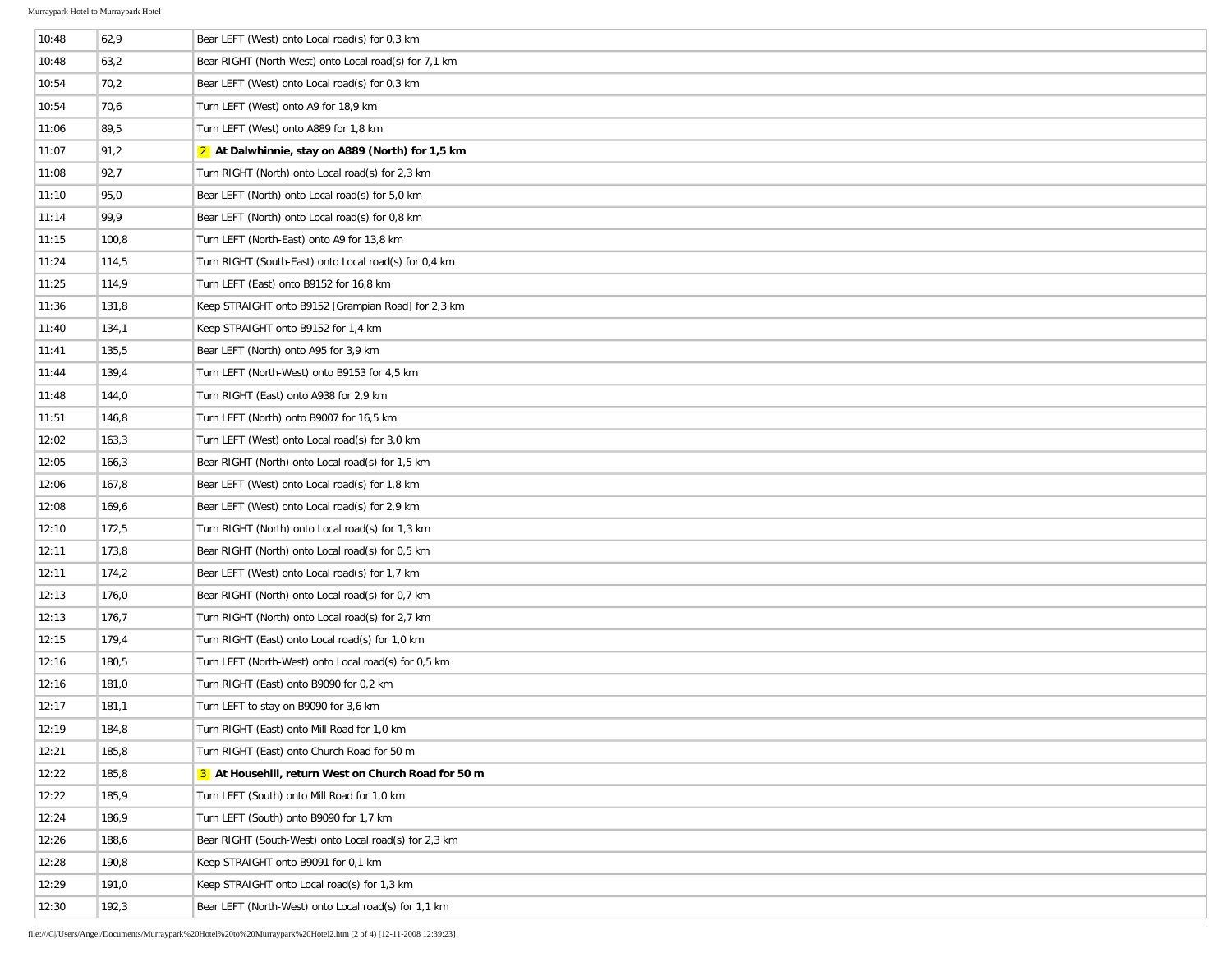k.

| 12:31 | 193,4 | Bear LEFT (West) onto B9092 for 5,3 km                                    |
|-------|-------|---------------------------------------------------------------------------|
| 12:35 | 198,7 | Turn RIGHT (West) onto Local road(s) for 0,7 km                           |
| 12:36 | 199,4 | Bear RIGHT (West) onto Local road(s) for 0,4 km                           |
| 12:36 | 199,8 | Turn LEFT (South) onto Local road(s) for 0,1 km                           |
| 12:36 | 199,9 | Turn LEFT (East) onto Local road(s) for 40 m                              |
| 12:36 | 199,9 | 4 At Campbelltown, return West on Local road(s) for 40 m                  |
| 12:36 | 200,0 | Turn LEFT (South) onto Local road(s) for 0,3 km                           |
| 12:37 | 200,3 | Bear RIGHT (West) onto Local road(s) for 50 m                             |
| 12:37 | 200,3 | Turn RIGHT (West) onto B9006 [Station Road] for 20 m                      |
| 12:38 | 200,3 | Bear RIGHT (North-West) onto B9006 for 0,1 km                             |
| 12:38 | 200,4 | Keep STRAIGHT onto B9006 [High Street] for 0,1 km                         |
| 12:38 | 200,6 | Turn LEFT (West) onto B9039 for 20 m                                      |
| 12:38 | 200,6 | Bear LEFT (South) onto B9039 [Stuart Street] for 0,8 km                   |
| 12:40 | 201,4 | Keep STRAIGHT onto B9039 for 7,5 km                                       |
| 12:45 | 208,9 | Turn RIGHT (West) onto A96 for 6,6 km                                     |
| 12:50 | 215,4 | At roundabout, take the THIRD exit onto Ramp for 0,7 km                   |
| 12:51 | 216,1 | Merge onto A9 for 1,2 km                                                  |
| 12:51 | 217,3 | At roundabout, take the THIRD exit onto B9168 [Longman Drive] for 2,2 km  |
| 12:55 | 219,5 | Keep STRAIGHT onto B9168 [Cromwell Road] for 0,4 km                       |
| 12:55 | 220,0 | Keep STRAIGHT onto B9168 [Shore Street] for 0,4 km                        |
| 12:56 | 220,3 | At roundabout, take the THIRD exit onto A82 for 0,6 km                    |
| 12:57 | 220,9 | At roundabout, take the SECOND exit onto A82 [Kenneth Street] for 0,2 km  |
| 12:57 | 221,1 | <b>5</b> Arrive Inverness                                                 |
| 13:57 | 221,1 | Depart Inverness on A82 [Kenneth Street] (East) for 0,5 km                |
| 13:58 | 221,5 | Turn LEFT (North-East) onto B861 [Tomnahurich Street] for 0,9 km          |
| 13:59 | 222,4 | Bear RIGHT (South) onto B861 [Culduthel Road] for 2,3 km                  |
| 14:03 | 224,7 | Turn RIGHT to stay on B861 [Culduthel Road] for 1,3 km                    |
| 14:04 | 226,0 | Keep STRAIGHT onto B861 for 7,7 km                                        |
| 14:09 | 233,7 | Turn RIGHT (South-West) onto B851 for 17,5 km                             |
| 14:21 | 251,2 | Keep STRAIGHT onto B862 for 27,0 km                                       |
| 14:39 | 278,2 | Turn LEFT (South) onto Local road(s) for 2,2 km                           |
| 14:41 | 280,4 | Bear LEFT (South-West) onto A82 for 32,1 km                               |
| 15:02 | 312,6 | Turn RIGHT (West) onto B8004 for 4,1 km                                   |
| 15:05 | 316,7 | 6 At Gairlochy, stay on B8004 (West) for 10,4 km                          |
| 15:11 | 327,1 | Turn LEFT (East) onto A830 for 1,9 km                                     |
| 15:13 | 329,0 | Turn RIGHT (South) onto A82 for 1,9 km                                    |
| 15:15 | 330,8 | At roundabout, take the SECOND exit onto A82 [Belford Road] for 0,9 km    |
| 15:17 | 331,8 | At roundabout, take the FIRST exit onto A82 for 0,8 km                    |
| 15:18 | 332,6 | At roundabout, take the THIRD exit onto A82 [Auchintore Road] for 20,3 km |
| 15:33 | 352,8 | At roundabout, take the SECOND exit onto A82 for 2,6 km                   |
|       |       |                                                                           |